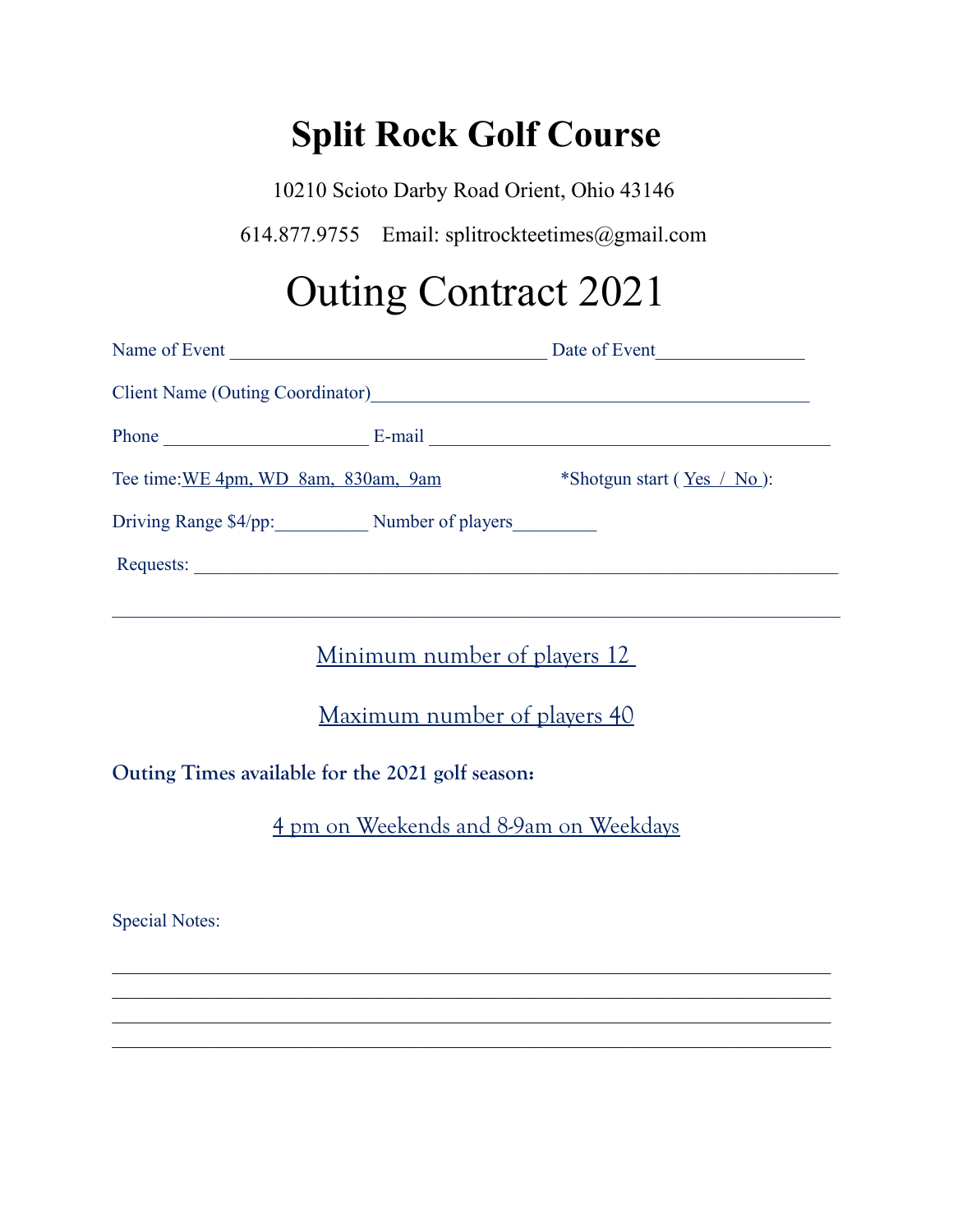For the smooth administration of your outing and the highest-level of satisfaction for every golfer, you (outing affiliate) and Split Rock Golf Course (Split Rock) hereby agree to the following:

 \*Shotgun Vs. Regulation Tee Times: 24 player minimum for Split Rock to guarantee your group a shotgun start. Decisions regarding course management for your outing (i.e. Starting holes, shotgun format, regulation tee times, etc.) are at the sole discretion of Split Rock management staff. ALL outings are responsible for payment of the minimum # of players or the actual number of players whichever is greater.

Please Initial

The final guaranteed number of golfers is required 7 days prior to the event. You will be charged for your final guaranteed minimum of golfers, although additional golfers may be added if space permits. Additional payment for added golfers above the guaranteed minimum shall be settled the day of the event as part of the final invoicing.

Catering options must be decided and have estimated numbers 7 days prior to the event. Any changes in quantities can be made up to 4 days prior to the event. Any changes needed inside the  $\frac{4}{3}$  day window will be made if possible with the Catering Coordinator and the event will be charged the estimated number or the new number whichever is greater.

You agree to convey information to Split Rock staff seven days prior to the event regarding prizes, contest holes, and hole-in-one insurance programs. In addition all arrangements for scoring must be made with Split Rock Staff prior to the outing date. Outings of **24 players**  or more require a deposit of \$200 to book the tee times.

Please Initial

Promotion, Split Rock is happy to help with promoting your outing. As soon as you create a flyer for your event, please email it to [splitrockteetimes@gmail.com](mailto:splitrockteetimes@gmail.com) and we will add it to our website and use our database to help gather additional players for your event if you so desire.

No players or volunteers under the age of 16 may operate a golf cart. Volunteers sitting on golf holes are responsible for their own chairs and will not be allowed to take golf carts out onto the course. Only **staff members** of Split Rock are allowed to sell alcohol from the beverage cart. Outing organizers are no longer allowed to bring any beverages, coolers, tables, supplies, etc... These are insurance regulations we that must strictly adhere to; Thank you in advance for adhering to the policy.

Please Initial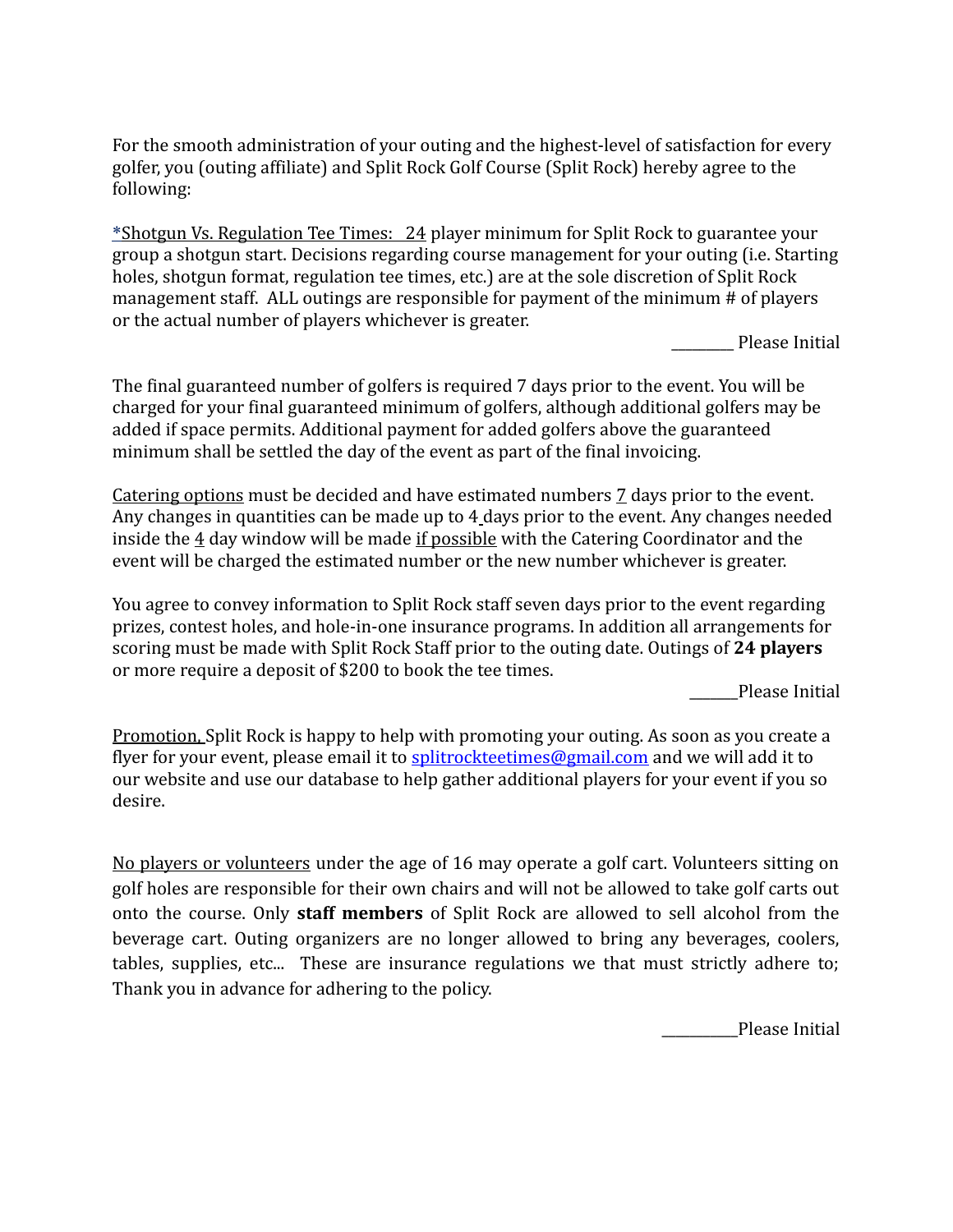It is our policy at Split Rock Golf Course not to allow any merchandise to be brought onto the premises that would conflict with any line of merchandise sold here at Split Rock. In accordance with Ohio State Law, no guest of the facility will be permitted to bring their own alcoholic beverages or coolers onto the golf course. We reserve the right to search and/or seize any beverages or coolers found to be in violation of our policies. Split Rock Golf Course utilizes responsible serving practices which includes but is not limited to proper identification being presented and we will refuse the right to serve persons that appear to be intoxicated.

Please Initial

In the event that weather forces the course to shut down for the date of the outing, the course will relinquish its demand of payment for the golf depending on the situation, at Split Rock's discretion. However the outing co-ordinator will be responsible for the meals ordered for the event. Split Rock also reserves the right to charge back any expenses specifically associated with your event (i.e. golf cart rentals, foodservice items, staffing) You assume all responsibility for any damage to the facility, our property, and for any personal injury sustained to guests or employees of Split Rock due to acts, conducts or omissions by you or your guests and agents might cause.

\_\_\_\_\_\_\_\_\_\_\_ Please Initial

## **2021 Catering Options To Be Determined**